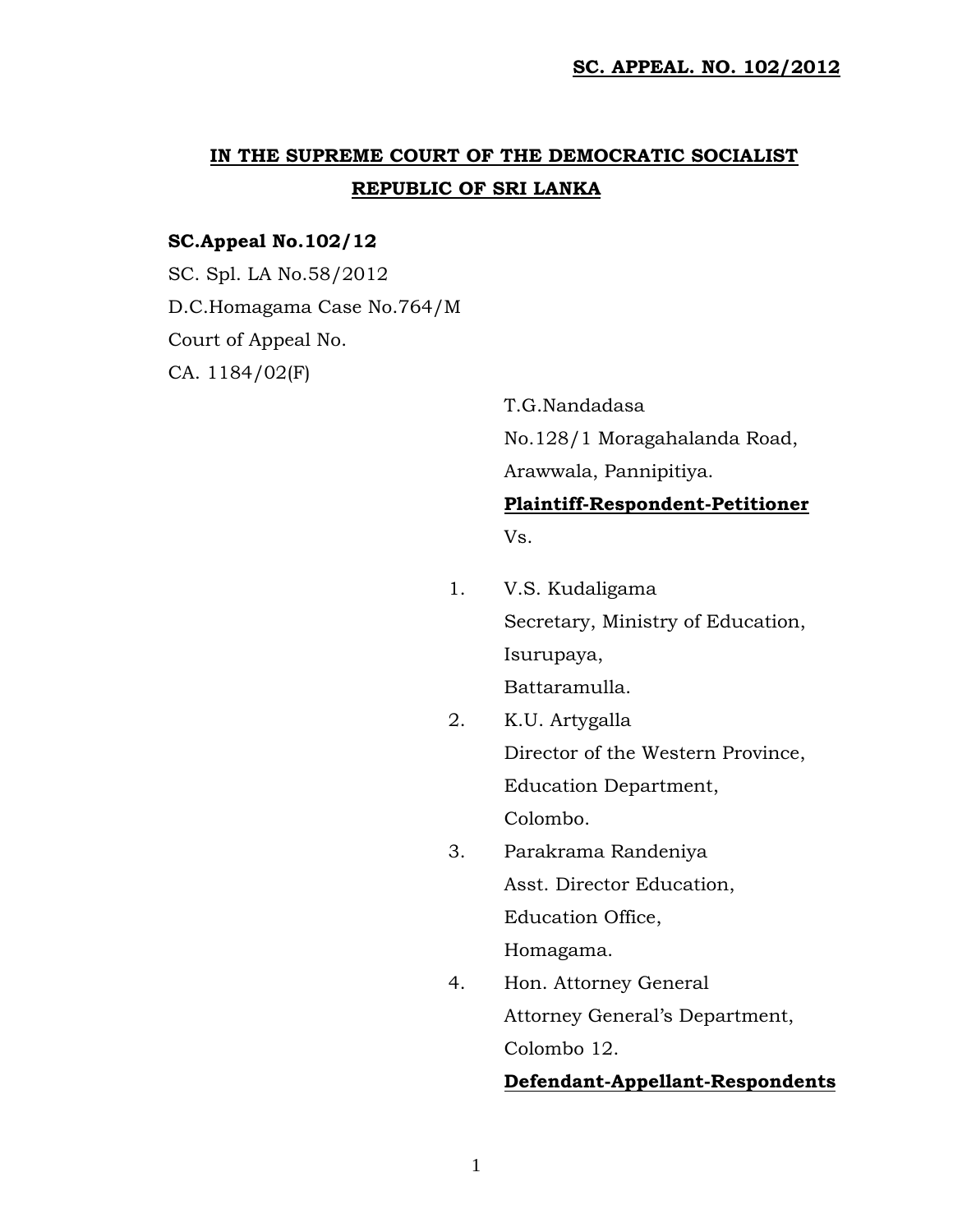| <b>BEFORE</b> | $\mathbf{r}$ | SISIRA J. DE ABREW, J. |
|---------------|--------------|------------------------|
|               |              | UPALY ABEYRATHNE, J. & |
|               |              | ANIL GOONERATNE, J.    |

**COUNSEL :** Ranjan Suwandaratne for the Plaintiff-Respondent-Appellant. Milinda Goonatillake, DSG, for the Defendant-Appellant-Respondents.

## **ARGUED &**

.

**DECIDED ON :** 19/01/2017

#### **SISIRA J. DE ABREW, J.**

Heard both Learned Counsel in support of their respective cases. The Plaintiff in this case filed an action in the District Court challenging his transfer. In the District Court, the Plaintiff has raised an issue to the effect whether the Plaintiff from the beginning of his service up to the date of institution of this action was an assistant teacher.

The Learned District Judge has answered this issue in the affirmative. The Plaintiff did not file an appeal against the said order of the District Judge. Therefore, the Plaintiff has admitted that from the date of his appointment to the date of institution of this action he was an assistant teacher.

The Plaintiff was, by letter dated 30/01/1989, transferred to Thalpathpitiya Siddhartha Maha Vidyalaya as an assistant teacher. The Plaintiff challenged the said transfer in the District Court. The Learned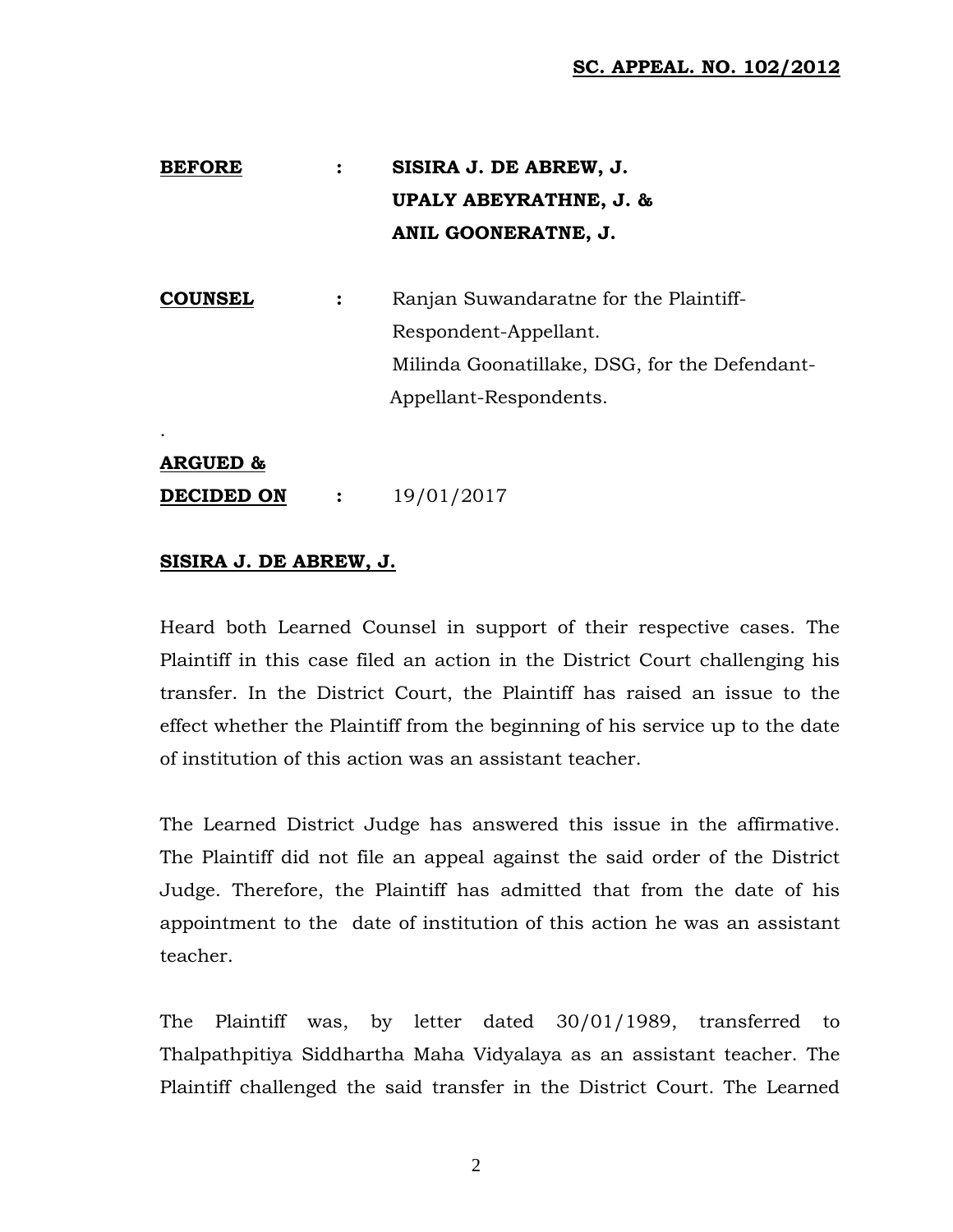District Judge by judgment dated 20/08/2002 held in favour of the Plaintiff.

Being aggrieved by the said judgment, the Respondents appealed to the Court of Appeal. The Court of Appeal by judgment dated 17/02/2012 set aside the judgment of the District Judge and dismissed the Plaintiff's action. Being aggrieved by the said judgment of the Court of Appeal, the Plaintiff-Respondent-Petitioner-Appellant (hearinafter referred to as the Plaintiff-Appellant) has filed this appeal. This Court by order dated 07/06/2012 granted Leave to Appeal on questions of Law set out in paragraph 31(a), (b) and (c) which are set out below,

- a Has the Court of Appeal in arriving at the said judgment failed to consider the detailed evidence given at the trial and thereby finally arrived at a finding which cannot be supported by the evidence led at the trial in the District Court.
- b. Has the Court of Appeal misdirected with regard to the perse ultra vires decision taken by the 1st Respondent in transferring the Petitioner.
- c. Has the Court of Appeal failed to consider the fact that when a decision is perse ultra vires and is made without jurisdiction or a decision is malicious the provisions of Article 55(5) of the Constitution cannot be considered as a bar for the institution of damages action by an affected party in arriving at his final conclusion.

Learned Counsel appearing for the Plaintiff-Appellant submits that the person who made the transfer by letter marked "P3" has no authority to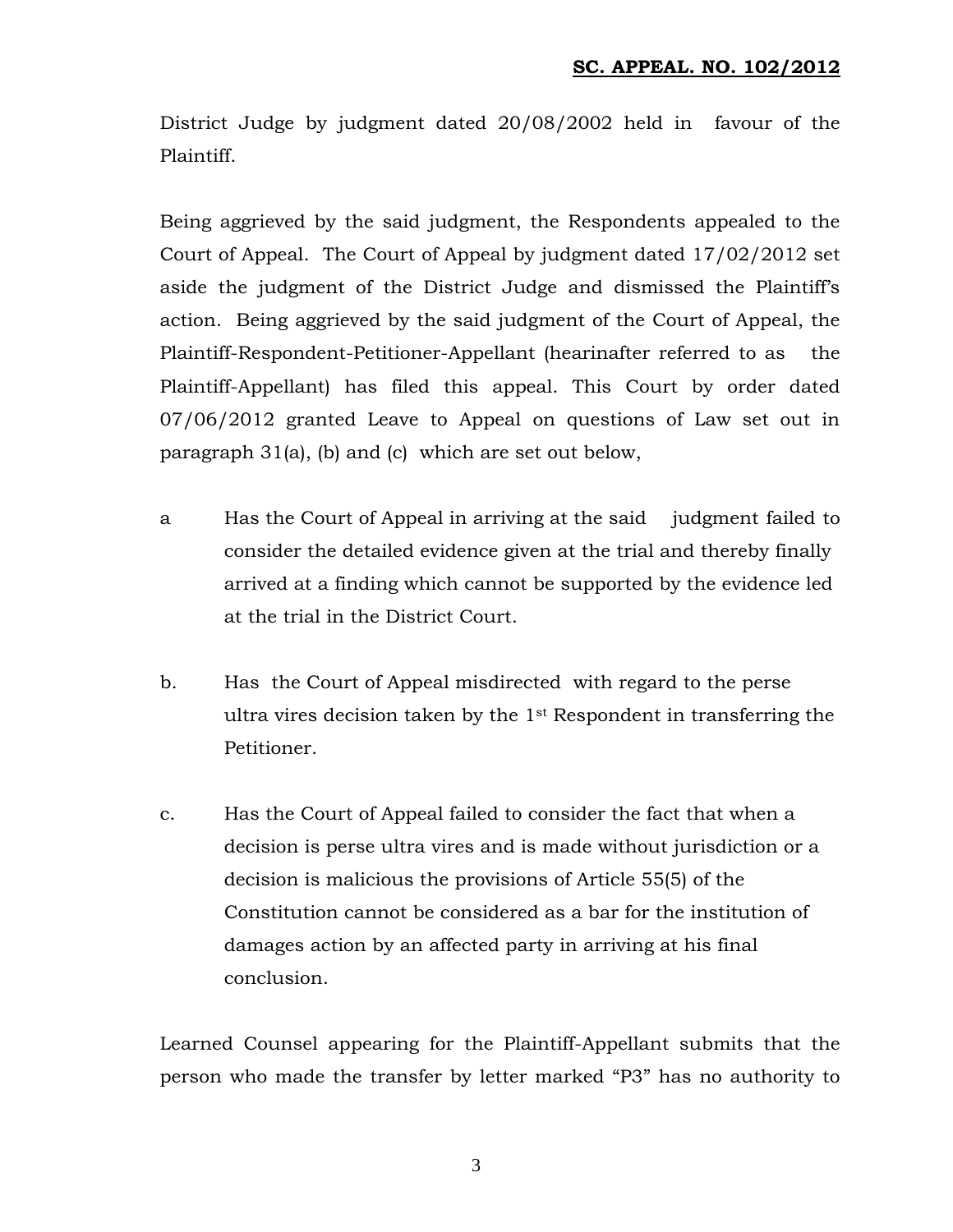do so. Learned Judges of the Court of Appeal have made the following observations.

> "If the Plaintiff is to challenge the document dated 13/01/1998 the Plaintiff should resort to an administrative action".

The Plaintiff-Appellant was transferred by letter dated 13/01/1998. The most important question that must be decided in this case is whether, the District Court has jurisdiction to make any declaration with regard to the transfer of the Plaintiff-Appellant. The Plaintiff-Appellant is a Public Servant.

In answering this question, I would like to consider Article 55 (5) of the Constitution which was in operation at the time that the learned District Judge gave the judgment. Article 55 (5) reads as follows:

"Subject to the jurisdiction conferred on the Supreme Court under paragraph (1) of Article 126 no court or tribunal shall have power or jurisdiction to inquire into, pronounce upon or in any manner call in question, any order or decision of the Cabinet of Ministers, a Minister, the Public Service Commission, a Committee of the Public Service Commission or of a public officer, in regard to any matter concerning the appointment, transfer, dismissal or disciplinary control of a public officer".

When we consider the above Article we are of the opinion that the District Court has no jurisdiction to make any declaration with regard to the transfer of the Plaintiff. This view is supported by the judicial decision in *Chandrasiri Vs. Attorney General, 1989 1SLR page 115* wherein this court held thus,

4